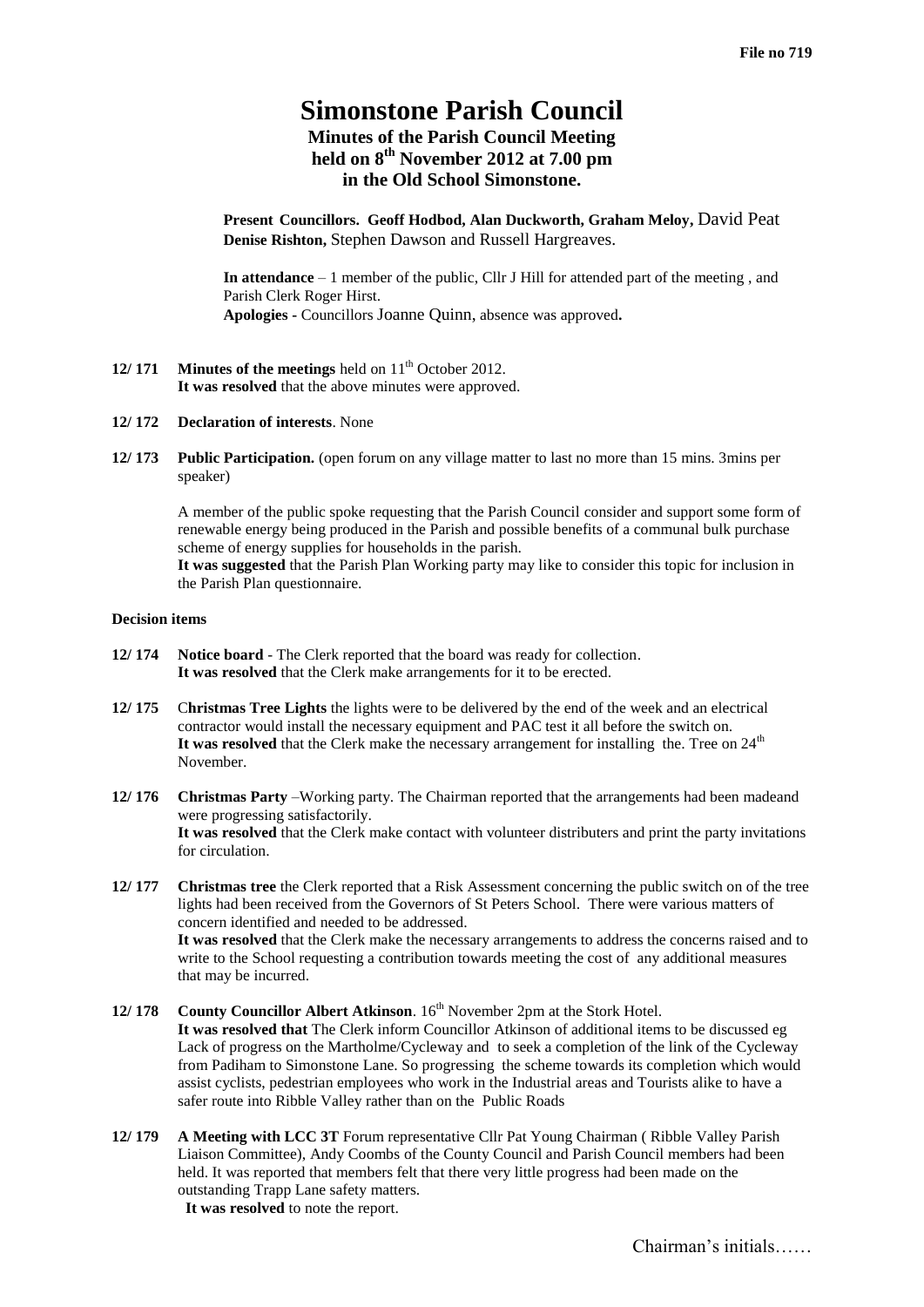**Public Rights-of-Way/Lengthsman Scheme-** The original funding for the Lengthsman scheme is to stop on the 31/3/13. The County Council is starting a public rights of Way Scheme which the Parish Council had resolved to join, following the receipt of additional information. **It was resolved** not to join the public Rights of Way Scheme for the year 2013/14 but to review the decision in 12 months time once the new scheme had settled down countywide.

## **Working Party reports**

**12/ 180** Parish Plans – A draft Questionnaire had been distributed to members and was discussed **It was resolved** that the Working party consider some additional questions for inclusion in the questionnaire.

# **LCC /LALC**–

- **12/ 181 Winter Service Conference –** Leyland. The Clerk reported on the County's Highway winter maintenance Programme. **It was resolved** to note the report.
- **12/ 182 Coun Duckworth** reported that the development of Broadband in the District will be given by the LCC at the next Branch meeting of the Association **It was resolved** to note the report.

#### **RVBC**

**12/ 183 Grants**-The Clerk reported on available Grants from Ribble Valley BC. **It was resolved** that to note the report.

## **Planning applications**

**12/ 171 Read Parish Council** – the Clerk reported that he had received notices of a Planning Application for an extension to the Caravan park at Dunkirk Farm. A copy email had been distributed to members. **It was resolved** that the Clerk ask that the approval of the application should subject to a 106 agreement to ensure the completion of the Cycleway missing link as approved for completion by LCC and SUSTRANS in 2008/9.

| <b>Application number</b><br>3/2012/0848 | Officer: : Graeme Thorpe 01200414520                                          | Grid Reference 378133 436444 |
|------------------------------------------|-------------------------------------------------------------------------------|------------------------------|
| <b>Address</b>                           | Huntroyde Home Farm Huntroyde West Whins Lane Simonstone, Lancashire BB12 7QL |                              |
| <b>Proposal</b>                          | Temporary siting of a 50m meteorological mast. Applications for full consent  |                              |
| <b>Parish Council</b>                    | Site inappropriate due to various concerns                                    |                              |

| Application number 3/2012/0946<br>18/10/2012 | <b>Officer: : Claire Booth</b>                              | <b>Grid Reference</b> |
|----------------------------------------------|-------------------------------------------------------------|-----------------------|
| <b>Address</b>                               | The Old Stables Trapp Lane, Simonstone BB12 7QW, Simonstone |                       |
| <b>Proposal</b>                              | Erection of detached garage Applications for full consent   |                       |
| <b>Parish Council</b>                        | Outside the settlement area no residential property.        |                       |

| Application number 3/2012/0959 | Officer: : Colin Sharpe                        | Grid Reference 377436 435610 |
|--------------------------------|------------------------------------------------|------------------------------|
| <b>Address</b>                 | Land off Higher Trapp Lane, Simonstone         |                              |
| <b>Proposal</b>                | Wooden Shed and polytunnel                     |                              |
| <b>Parish Council</b>          | Overlarge garage for the associated polytunnel |                              |

#### **Finance**

## **12/ 184 Revised Estimate 2012-2013** and Budget 2013-2014

It was resolved to defer the above to a special meeting to be held on the  $28<sup>th</sup>$  November

#### **Payment of Accounts**

| a. Cllr S Dawson              | Teak Oil   | £12.58  |
|-------------------------------|------------|---------|
| b. Sabden Parish Council SPID |            | £432.00 |
| c. I R Hirst                  | Salary     | £477.42 |
| d. HMRC-                      | Income tax | £119.16 |
|                               |            |         |